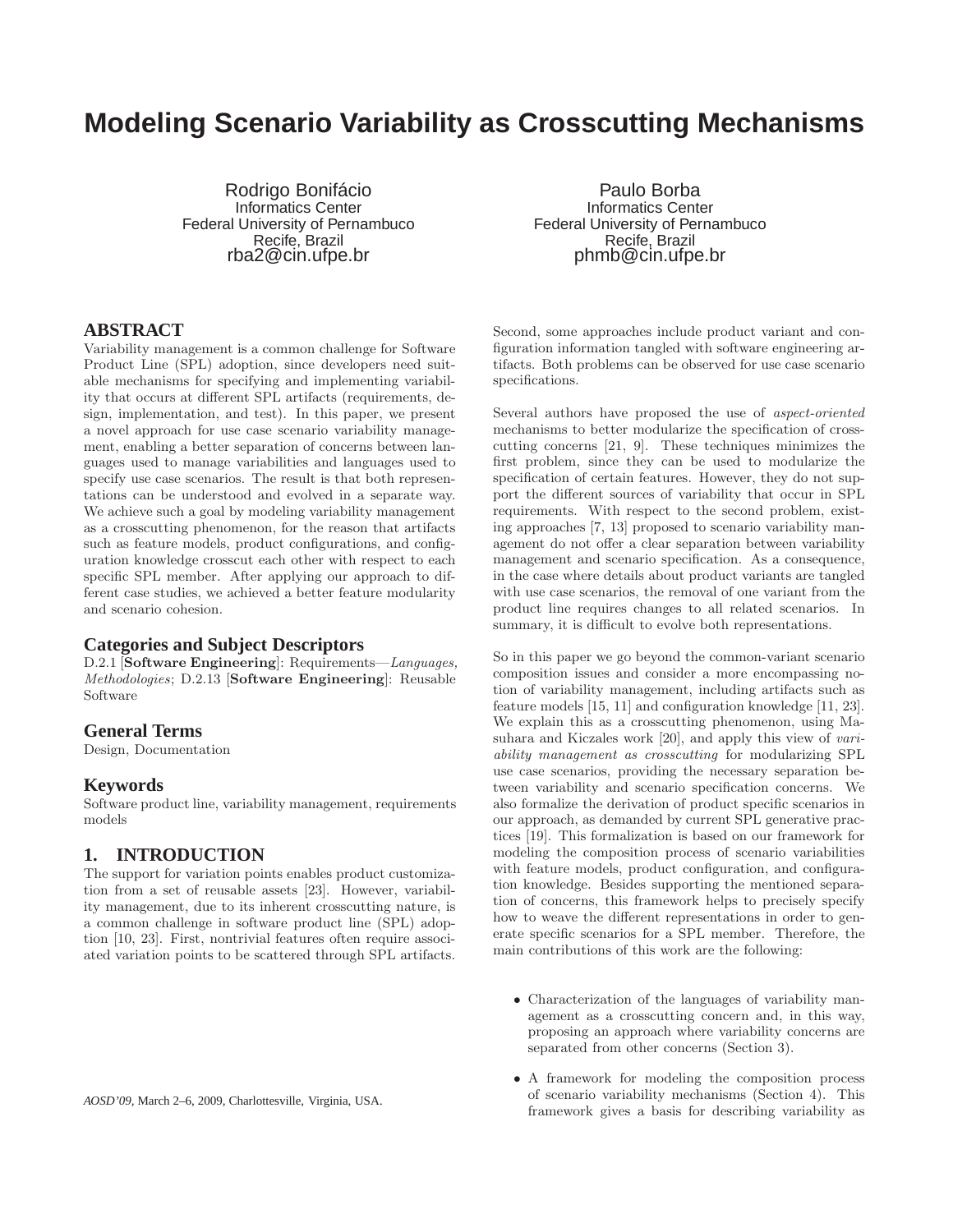crosscutting mechanisms; but, differently from existing works [22, 16], it considers the contribution of different input languages: feature models, product configuration, configuration knowledge and SPL use case model. Moreover, the reference implementation provided for each variability mechanism corresponds to the essential parts of a tool environment for scenario variability management. In this paper we focus just in these essentials.

• Specification of three sources of variability for use case scenarios: variability in function (Section 4.1), variability in data (Section 4.2), and variability in control flow (Section 4.3). This specification provides a more formal semantic representation when compared to existing works; which is an important property for supporting the automatic derivation of product specific artifacts. Although the sources of variability presented here are not complete, we believe that our modeling framework is able to represent other interesting ones, such as context-aware adaptability.

Since our concept of crosscutting mechanism is based on the Masuhara and Kiczales work [20], a smaller contribution of this paper is to apply their ideas to the languages of variability management, reinforcing the generality of their model, which was originally instantiated only for mechanisms of aspect-oriented programming languages. Based on their view of crosscutting, we can reason about variability management as a crosscutting concern that involves different input specifications that contribute to derive a specific member of a given SPL.

Finally, we evaluate our approach (Section 5) by comparing it to alternative approaches using different product lines. We also relate our work with other research topics (Section 6) and present our concluding remarks (Section 7). In the remainder of this paper, we use the word *scenario* as a synonym for the textual specifications of use cases.

#### **2. MOTIVATING EXAMPLE**

In order to customize specific products, by selecting a valid feature configuration, variation points must be represented in the product line artifacts. Several notations for representing variation points in use case scenarios have been proposed, such as Product Line Use Cases (PLUC) [7] and Product Line Use Case Modeling for Systems and Software Engineering (PLUSS) [13]. However, in spite of the benefits of variability representation, existing approaches do not present a clear separation between variability management and scenario specifications. In this section we illustrate the resulting problems using the *eShop Product Line* [24] as a motivating example.

The primary use cases of the *eShop Product Line* (EPL) allow the user to *Register as a Customer*, *Search for Products*, and *Buy Products*. Five variant features are described in the original specification, corresponding to a product family composed of 72 valid configurations [24]. In this paper we consider additional features and use cases, such as *Update User Preferences*, which updates the user's preferences based on her historical data of searches and purchases.

Figure 1 presents part of the EPL feature model [15, 11], which represents the common and variable features of our example. Here we represent it by a tree like notation where relationships between a parent feature and its children are categorized as *Optional* (features that might not be selected in a specific product), *Mandatory* (feature that must be selected, if the parent is also selected), *Inclusive Or* (one or more sub-features might be selected), and *Exclusive Or* (exactly one sub-feature must be selected for each product). Besides these relationships, feature models allow the specification of constraints among features. For instance, the constraint (Shopping Cart  $\Leftrightarrow$  Bonus) states that the feature Shopping Cart is selected iff the feature Bonus is also selected.



Figure 1: eShop feature model.

Figure 2 depicts the *Buy Product* scenarios written in the PLUSS notation. Notice that a single artifact is used to represent all valid configurations related to this scenario, mixing common behavior, variant behavior, and configuration information (feature selection inside square brackets). For example, steps  $1(a)$  and  $1(b)$  are never performed together. They are alternative steps: Step 1(a) will be present only if the *Shopping Cart* feature is selected, otherwise Step 1(b) will be present. In a similar way, we have to choose between options (a) and (b) for Step 2 (depending on whether the *Bonus* feature is selected or not). Finally, Step 6 is optional and would be present only if the feature *Update User Preference* was selected.

As a consequence, since all possible variants are described in the same artifact, the behavior of specific products is difficult to understand with the PLUSS approach. In addition, this tangling between *common* and *variant* behavior results in maintainability issues: introducing a new product variant requires changes in several points of existing scenarios. For example, including a *B2B Integration* feature, which allows the integration between partners in order to share their warehouses, changes the specification of the *Buy Product* scenario, enabling the search for product availability in remote warehouses (a new variant for Step 1) and updating a remote warehouse when the user confirms the purchase (a new variant for Step 5). Moreover, the inclusion of this new optional feature also changes the specification of the *Search for Products* scenario (the search might also be remote). The effort needed to understand and evolve a product line increases, since the specification of certain features is scattered through several scenarios, and each scenario describes several configurations.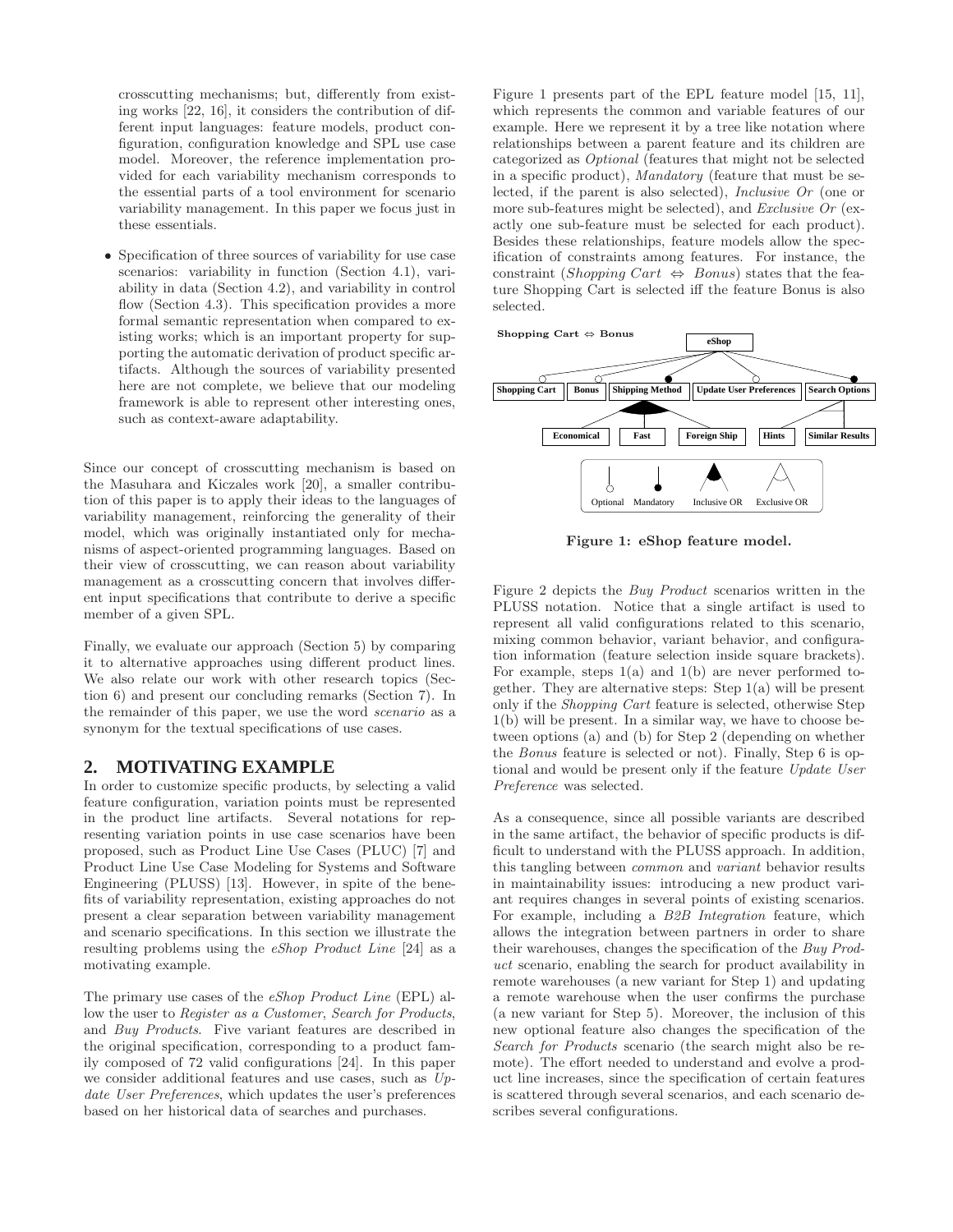| Id   | <b>User Action</b>                                                                                            | System Response                                                                                                                                        |
|------|---------------------------------------------------------------------------------------------------------------|--------------------------------------------------------------------------------------------------------------------------------------------------------|
| 1(a) | Select the checkout op-<br>[ShoppingCart]<br>tion.                                                            | Present the items in the<br>shopping cart and the<br>amount to be paid. The<br>user can remove items<br>from shopping cart.                            |
| 1(b) | Select the buy<br>product option.<br>[not ShoppingCart]                                                       | Present the selected<br>product. The user can<br>change the quantity of<br>items that he wants to<br>buy. Calculate and show<br>the amount to be paid. |
| 2(a) | Select the confirm op-<br>tion. [Bonus]                                                                       | Request bonus and payment<br>information.                                                                                                              |
| 2(b) | Select the confirm op-<br>tion. [not Bonus]                                                                   | Request payment informa-<br>tion.                                                                                                                      |
| 3    | Fill in the requested in-<br>formation and select the<br>proceed option.                                      | Request the shipping<br>method and address.                                                                                                            |
| 4    | Select the \$Shipping-<br>Method\$, fill in the<br>destination address and<br>select the proceed op-<br>tion. | Calculate the shipping<br>costs.                                                                                                                       |
| 5    | Confirm the purchase.                                                                                         | Execute the order and<br>send a request to the<br>Delivery System in order<br>to dispatch the products.                                                |
| (6)  | Select the close<br>session option.<br>[Update User Preferences]                                              | Register the user prefer-<br>ences.                                                                                                                    |

Figure 2: Buy Products scenarios using PLUSS.

Differently, PLUC introduces special tags for representing variation points in use case scenarios. For example, the VP1 tag in Figure 3, which also describes the *Buy Products* scenario, denotes a variation point that might assume the values "*checkout*" or "*buy product*", depending on which product is being configured. For each *alternative* or *optional* step, one tag must be defined. The actual value of each tag is specified in the *Variation Points* section of a scenario specification.

Another kind of tangling occurs in this case. The specifications of common and variant behavior are separate, but both are tangled with the variation points. Additionally, the definition of the SPL members, described using the same tag notation, is scattered throughout the *Products Definition* section of many scenarios (Figure 3). Indeed, differently from PLUSS, there is no explicit relationship between product configurations and feature models. In the example, two products (P1 and P2) are defined. The first product is configured by an implicit selection of the *Shopping Cart*, *Bonus*, and *Update User Preferences* features; in contrast to the second product that is not configured with these features. Since the values of alternative and optional variation points are computed based on the defined products, instead of specific features, the inclusion of a new member in the product line might require a deep review of the scenarios' *Variation Points section*. This problem does not occur in the PLUSS notation. Moreover, due to the variation points and the product definitions are spread among several scenario specifications, it is hard and time consuming to keep consistent the relationships between them. Finally, the same definitions (product configuration and variation points) are often useful to manage variabilities in other artifacts, such as design and source code, implying that PLUC requires the replication of such definitions in different SPL views.

#### Buy Products Scenario Main Flow 01 Select [VP1] option 02 [VP2] 03 Select the confirm option 04 [VP3] 05 Fill in the requested information and select the proceed option 06 Request the shipping method and address 07 Select the [VP4] shipping method, fill in the destination address and select the proceed option 08 Calculate the shipping costs. 09 Confirm the purchase. 10 Execute the order and sends a request to the Delivery System in order to dispatch the products 11 Select the close section option. 12 {[VP5] Register the user preferences.} Products definition:  $P = (P1, P2)$ Variation points:  $VP1 = if (P == P1) then (checkout)$ else (buy product)  $VP2 = if (P == P1)$ then (Presents the items in the shopping cart...) else (Present the selected product. The user...)  $VP3 = if (P == P1)$ then ( Requests bonus and payment information.) else (Requests payment information.) VP4 = (Economic, Fast) VP5 requires  $(P == P1)$

Figure 3: Buy Products scenarios using PLUC.

In conclusion, both PLUSS and PLUC do not present a clear separation between variability assets and scenario specifications, which compromises the evolution of a SPL.

# **3. SVCM APPROACH**

To solve the problems mentioned in the previous section, we introduce now our approach for modeling variabilities in use case scenarios, which was named *Modeling Scenario Variability as Crosscutting Mechanisms* (MSVCM). It improves the separation of concerns between variability management and scenario specifications, dealing with scenario variability as a composition of different artifacts: SPL use case model, feature model, product configuration, and configuration knowledge.

Motivated by the Masuhara and Kiczales (MK) work [20], our approach for scenario variability management relies on a weaving process that takes as input the aforementioned artifacts, which crosscut each other with respect to the resulting product specific use case model (Figure 4). The semantics of the weaving process (and the meta-model of the input and output languages) are described using the Haskell programming language. This led to concise descriptions and kept our model close to the MK work, where their weaving processes are specified using Scheme— another functional programming language. The related source code is available at a web site [2]

In what follows, we detail our approach showing how it can be used to specify the motivating example. Several artifacts of each input model are shown; mentioning the contribution of these models to the whole weaving process.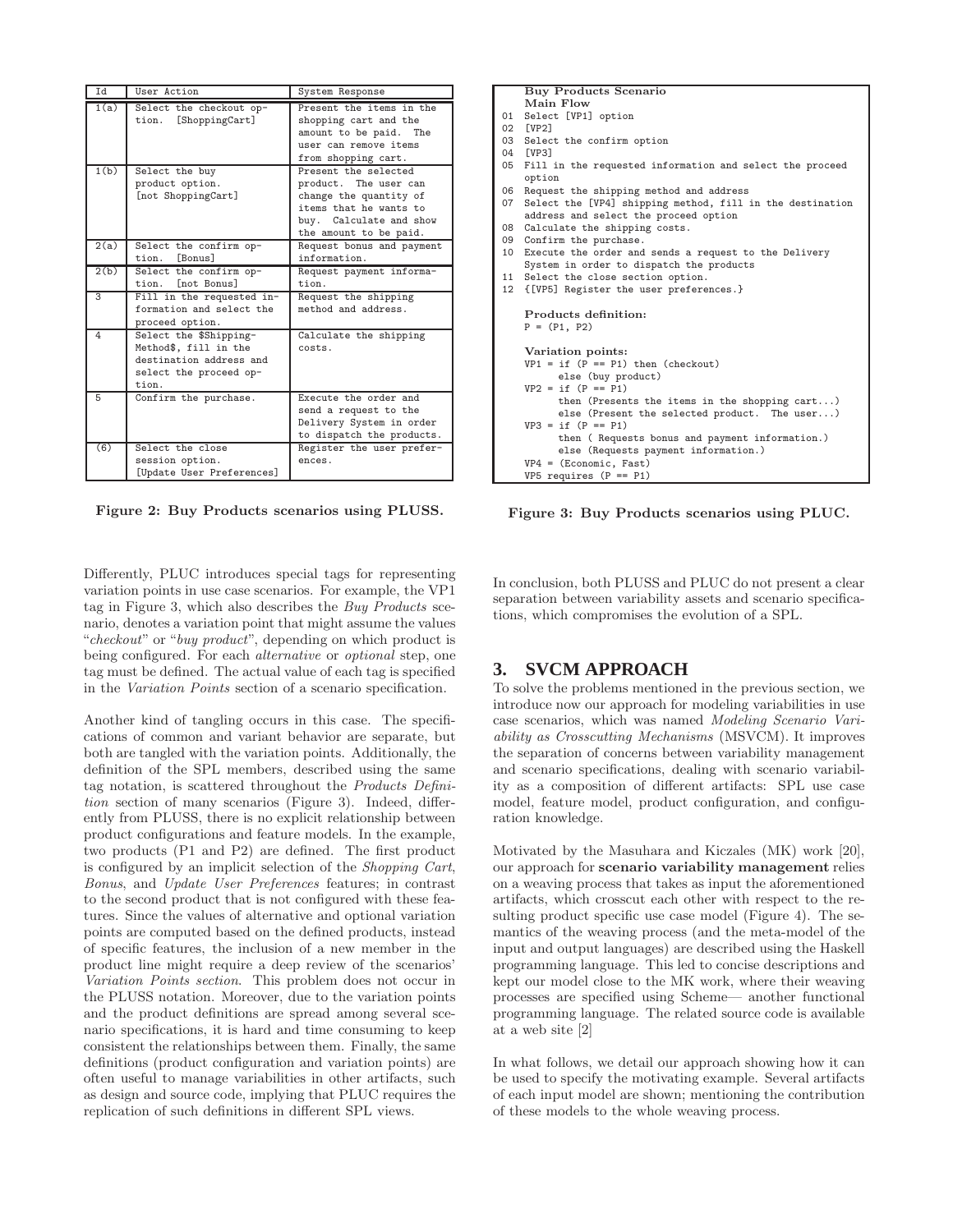

Figure 4: Overview of our weaving process.

#### **3.1 Feature model**

Feature models have an important contribution to our weaving process, since they are used for checking if a product configuration is a valid member of the product line. We have implemented specific functions in Haskell to deal with this kind of validation. Basically, these functions verify if all constraints defined in a feature model are satisfied by a product configuration.

For instance, below we present the signature of the *topmost* function for checking instances of a feature model. It states that checkConfiguration takes as input a feature model (*FM* ) and a product configuration (*PC* ), returning all constraints that a *PC* does not satisfy. If a *PC* complies with all constraints, the function returns an empty list.

 $checkConfiguration: FM \rightarrow PC \rightarrow ErrorList$ 

Going into details, the checkConfiguration function traverses two *trees of features*, representing both feature model and product configuration, at the same time that it calls specific functions for checking the rules applied for each type of feature relationship (mandatory, exclusive or, inclusive or) and constraints.

Moreover, auxiliary functions were defined for importing feature models, generated by the *Feature Modeling Plugin* (FMP) [4], to our environment. In the remainder of this section, we consider the *eShop* feature model introduced in the motivating example (Figure 1).

## **3.2 SPL use case model**

This artifact defines scenarios that describe the expected behavior of the SPL's members. Scenarios might be optional, have parameters, and change (advice) the behavior of other scenarios. A use case model is composed by *use cases* and *aspectual use cases*. A use case has a name, a description and a list of scenarios, which are composed by a sequence of steps (pairs of *User action x System response*). An aspectual use case has a name and a list of advices, which can be used to extend the behavior of existing scenarios.

Regarding tool support, instances of the use case model can be written in any text editor that is able to export documents using a specific XML format<sup>1</sup>. Additional functions were developed for parsing these documents to the abstract data type of our use case model. In this running example, we consider the following scenarios and advices:

Proceed to Purchase: this mandatory scenario (Figure 5) specifies the common behavior that is required for confirming a purchase. Notice that a parameter (*SM* ) is referenced in Step P2. This parameter allows the reuse of the *Proceed to Purchase* scenario for different configurations of the *Shipping Method* feature. The configuration knowledge artifact (Section 3.3) is responsible for relating parameters to features.

The annotation [CustomerPreferences] (Step P3) is another variation point of *Proceed to Purchase* scenario. This annotation, also assigned to the Step S3 of *Search for Products* (Figure 8), reveals points in the specification that are related to the customer preferences. Since pointcuts can make references to annotations, the advice *Register User Preferences* (Figure 9) extends the behavior of *Proceed to Purchase* after Step P3. Note that our annotations just reveal variation points, which means that annotated steps are *obliviousness* about which features extend the corresponding behavior.

Id: SC01 Description: Proceed to purchase

|                | User Action                                                                                                        | System Response                                                                                                           |
|----------------|--------------------------------------------------------------------------------------------------------------------|---------------------------------------------------------------------------------------------------------------------------|
| P1             | Fill in the requested in-<br>formation and select the<br>proceed option.                                           | Request the shipping method<br>and address.                                                                               |
| P <sub>2</sub> | Select one of the available<br>shipping methods ( <sm>),<br/>fill in the destination<br/>address and proceed.</sm> | Calculate the shipping<br>costs.                                                                                          |
| P <sub>3</sub> | Confirm the purchase.                                                                                              | Execute the order and<br>send a request to the<br>Delivery System to dis-<br>patch the products.<br>[CustomerPreferences] |

#### Figure 5: Proceed to purchase scenario.

Buy Product: this advice (Figure 6) enables a customer to buy goods from an on-line shopping store. It is only available in the SPL members that are not configured with the *Shopping Cart* and *Bonus* features. This advice introduces an optional behavior before the join points identified in its *pointcut* clause. In this case, the Step P1 defined in the *Proceed to Purchase* scenario. Therefore, the *pointcut* clause can refer either to step ids or step annotations (as explained before). We encourage the definition of pointcuts based on annotations, since they mitigate the problem of fragile pointcuts. This problem occurs because changes in the order of steps might break pointcuts.

Id: ADV01 Description: Buy a specific product Before: P1

| Id        | User Action                       | System Response                                                                                                                                  |
|-----------|-----------------------------------|--------------------------------------------------------------------------------------------------------------------------------------------------|
| <b>B1</b> | Select the buy product<br>option. | Present the selected product.<br>The user can change the quan-<br>tity of items he wants to buy.<br>Calculate and show the amount<br>to be paid. |
| <b>B2</b> | Select the confirm<br>option.     | Request payment information.                                                                                                                     |

Figure 6: Buy a product advice.

<sup>&</sup>lt;sup>1</sup>Templates are available for Microsoft Word.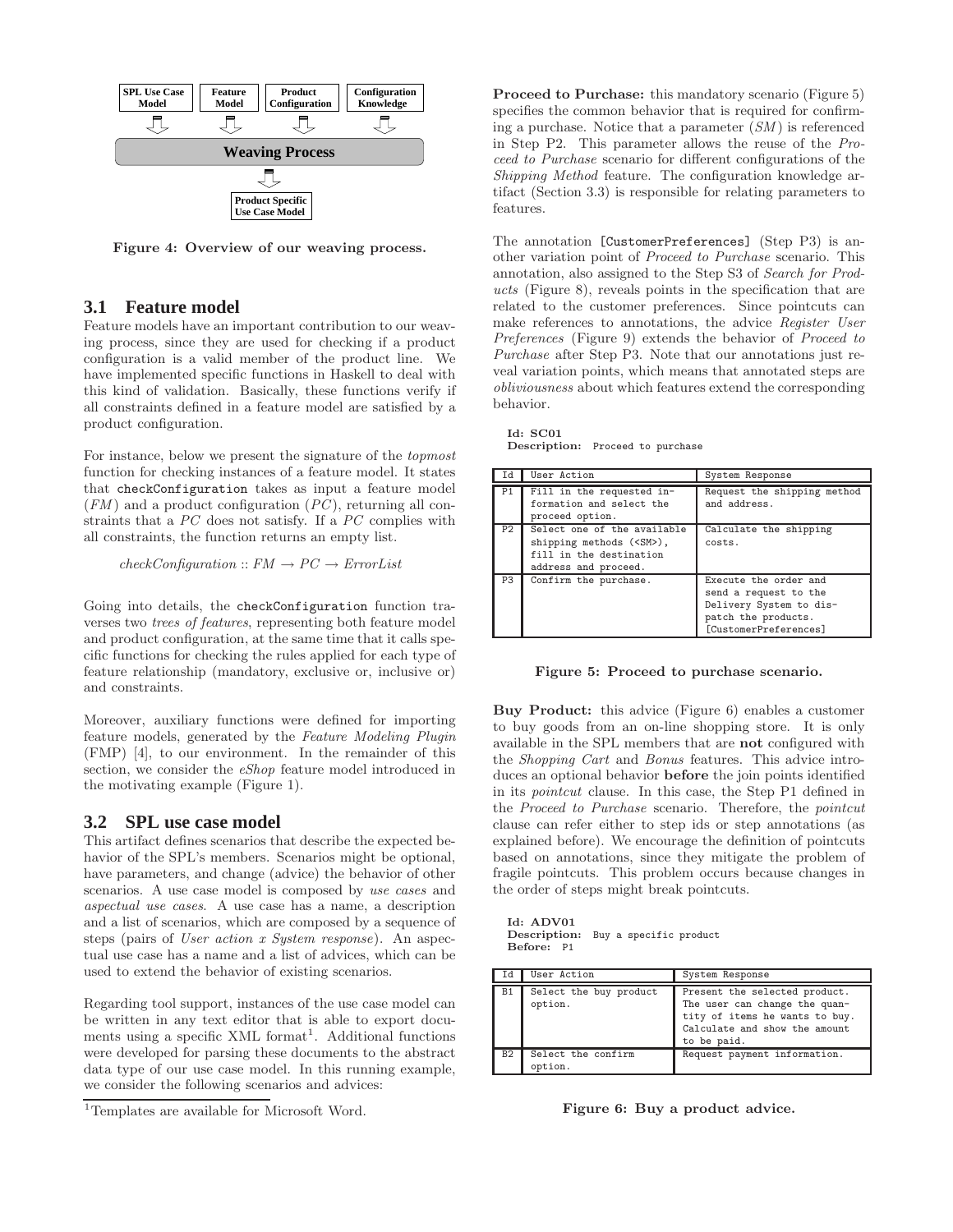Buy Products with Shopping Cart and Bonus: this advice (Figure 7) allows purchasing products that have been previously added to a shopping cart. It extends the behavior of the *Proceed to Purchase* scenario by introducing the specific behavior required by the *Shopping Cart* and *Bonus* features. So, this advice is required by products that are configured with both *Shopping Cart* and *Bonus* features.

Id: ADV02

Description: Buy products using a shopping-cart Before: P1

| 1d | User Action                 | System Response                                                                                                                 |
|----|-----------------------------|---------------------------------------------------------------------------------------------------------------------------------|
| C1 | Select the checkout option. | Present the items in the<br>shopping cart and the<br>amount to be paid. The<br>user can remove items from<br>the shopping cart. |
| C2 | Select the confirm option.  | Request bonus and payment<br>information.                                                                                       |

#### Figure 7: Buy products with shopping cart advice.

Search for Products: this mandatory scenario (Figure 8) allows a customer to search for products. In order to save space, we only present Step S3, which performs a search based on the input criteria. Note that, similarly to the Step P3 shown in Figure 5, this step is also assigned to the [CustomerPreferences] annotation. Therefore, any advice that points to this annotation extends, at least, the behavior of *Proceed to Purchase* and *Search for Product* scenarios.

Id: SC02 Description: Search for products.

| Ιd                      | User Action                 | System Response                                                                                                                      |
|-------------------------|-----------------------------|--------------------------------------------------------------------------------------------------------------------------------------|
| $\cdot$ $\cdot$ $\cdot$ | .                           | .                                                                                                                                    |
| S <sub>3</sub>          | Inform the search criteria. | Retrieve the products that<br>satisfy the search cri-<br>teria. Show a list with<br>the resulting products.<br>[CustomerPreferences] |

Figure 8: Search for products scenario.

Register User Preferences: this advice (Figure 9) updates the user preferences based on the user's history of searches and purchases. Its behavior can be started after any step assigned to the [CustomerPreferences] (see the *pointcut* clause) annotation and is available in products that are configured with the *Update User Preferences* feature.

Id: ADV03 Description: Register user preferences. After: [CustomerPreferences]

| User Action | System Response                                                              |
|-------------|------------------------------------------------------------------------------|
|             | Update the preferences<br>based on the search results<br>or purchased items. |



At this point we are able to present some remarks related to our use case model. As discussed in Section 2, PLUSS and PLUC represent all valid configurations of a scenario in

a single artifact. Differently, using our approach, we could separate the common behavior required to confirm a purchase (the base scenario *Proceed to Purchase*) from its variants, specified in the *Buy Product* and *Buy Product with Shopping Cart* advices.

Another distinction is that, in our approach, *feature* and *use case models* are syntactically independent from each other. There is no direct association joining these models and all relationships between them are kept by the configuration knowledge (Section 3.3). Actually, the weaving process, whose semantics are presented in Section 4, is responsible for binding the variation points defined in the SPL use case model. In order to do that, other assets (such as product configurations and configuration knowledge) have to be considered.

As a final remark, since different advices can make references to a same join point, interferences between advices may occur. Nevertheless, the weaving process evaluates each advice in a sequence defined by the configuration knowledge. For this reason, interferences between advices are deterministic and do not require specific constructs in the use case model to deal with them.

## **3.3 Configuration knowledge**

This artifact corresponds to a list of configuration items, which relates feature expressions to tasks (or transformations) used for automatically generating a SPL member. Consequently, the configuration knowledge guides the weaving process. For this running example, the configuration knowledge shown in Table 1 enforces that

- Both *Proceed to Purchase* (SC01) and *Search for Products* (SC02) scenarios are mandatory, since their selection is related to the (mandatory) root feature of the *eShop* product line;
- The *Buy Product* advice (ADV01) is used in the composition of products that do not have been configured with both *Shopping Cart* and *Bonus* features— if both features were selected for a product, it would be configured with the *Buy Product with Cart* advice (ADV02). Remember that there is a mutual dependency between *Shopping Cart* and *Bonus* features. As a consequence, no product can be configured with just one of them;
- The *Register User Preferences* advice (ADV03) is not used in a product composition unless the *Update User Preferences* feature has been selected; and
- References to the "SM" parameter are bound to the selected alternatives of the *Shipping Method* feature.

Three different tasks are shown in Table 1: *select scenario*, *evaluate advice*, and *bind parameter*. According to Bachmann et al. [6], the first type of task deals with the source of variability named as *variation in function*, being responsible for selecting scenarios; the second one deals with *variation in control flow*, being responsible for composing advices at specific join points; and the last one deals with *variation in data*, being responsible for binding parameters to features.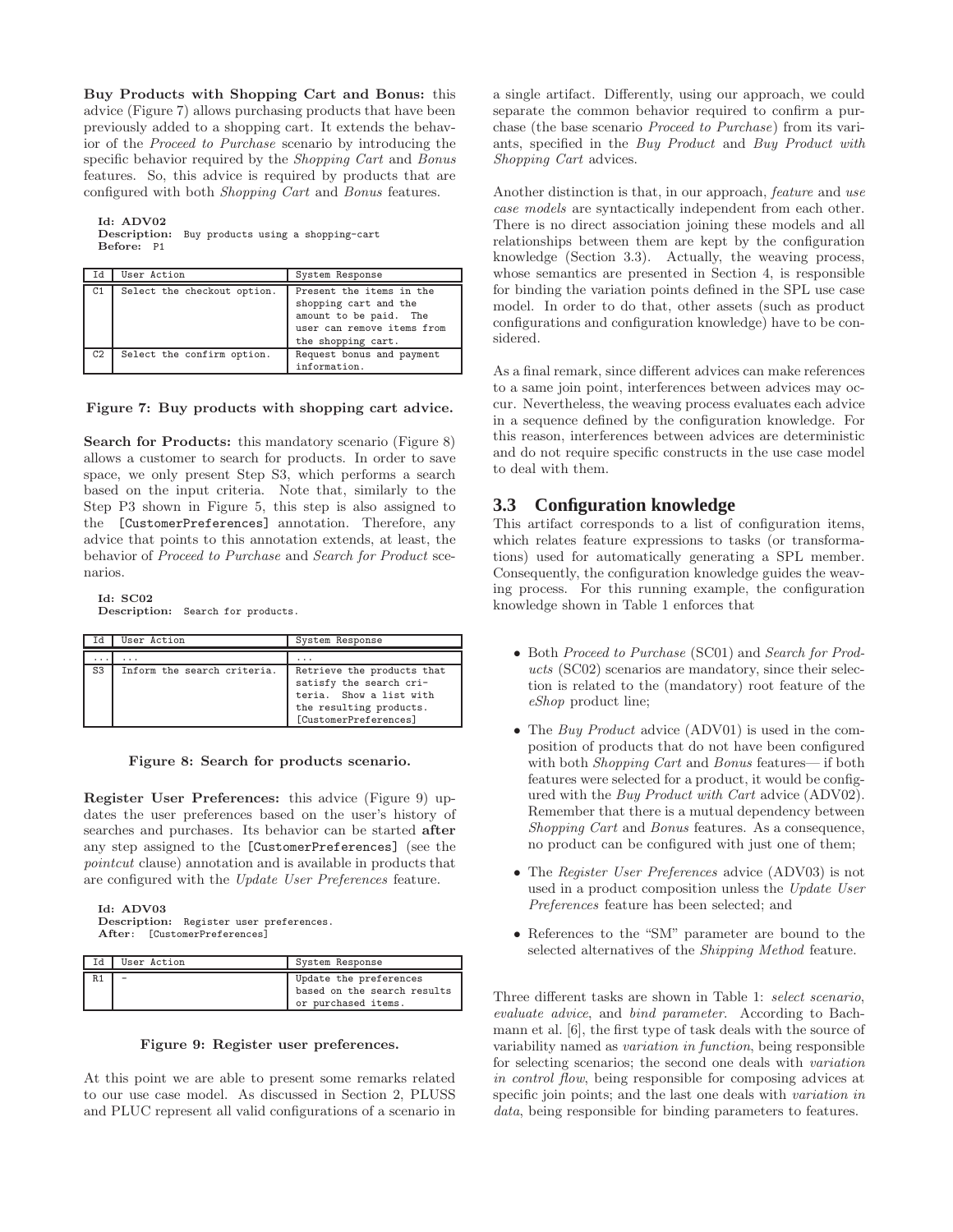| Feature Expression            | Tasks                                        |
|-------------------------------|----------------------------------------------|
| eShop                         | select scenario SC01<br>select scenario SC02 |
| not (Shopping Cart and Bonus) | evaluate advice <b>ADV01</b>                 |
| (Shopping Cart and Bonus)     | evaluate advice ADV02                        |
| Update User Preferences       | evaluate advice <b>ADV03</b>                 |
| Shipping Method               | bind SM to Shipping<br>Method                |

Table 1: Example of configuration knowledge

The semantics of these tasks are described as crosscutting mechanisms in Section 4. Besides that, the configuration knowledge data type is shown bellow. As explained before, it is a list of configuration items, which relate feature expressions to *tasks*. Actually, the type Task is a synonymous for the family of functions that receive a *SPL use case model* (SPL) and a *product specific use case model* (SPLMember) as parameters; and then returns a refinement of the product specific model.

 $\tt type \t**ConfigurationKnowledge = [Configuration]**$ data *Configuration* = *Configuration* { *exp* :: *FeatureExpression*, *tasks* :: [*Task* ] }  $type~Task = (SPL \rightarrow SPLMember) \rightarrow SPLMember$ 

Note that feature expressions have to be written in propositional logic, because it is necessary to express, for example, that the *Buy Products* advice will be evaluated iff the feature expression "not ShoppingCart and Bonus" is true for a specific product configuration.

Indeed, the *weavingProcess* function, whose source code is presented bellow, behaves like a generator that applies the appropriate list of tasks  $(ts)$  for a given product configuration. This means that, first of all, it is necessary to verify  $\left(\text{eval } pc \; (\text{exp } c) \right)$  which expressions  $\left(\text{exp } c \right)$  are valid for a specific product configuration  $(pc)$ . After that, the stepRefinement function composes the sequence of tasks that must be applied.

```
weavingProcess spl fm pc ck =
  stepRefinement[(t spl) | t \leftarrow ts] emptywhere
     ts = concat[tasks \ c \ c \leftarrow ck, eval \ pc \ (exp \ c)]empty = (emptyInstance spl pc)
     stepRefinement l m = ...
```
As a consequence, supposing the list of tasks

 $ts = [select(SC01), evaluate(ADV01), evaluate(ADV02)],$ 

the semantics of this hypothetical product would be given by:  $p = f$  (*spl*, g (*spl*, h)), where:

$$
h = (select\ SC01)\ spl\ emptyInstance
$$

$$
g = (evaluate \; ADV01)
$$

 $=$  (evaluate ADV02)

## **3.4 Product configuration**

This artifact identifies a specific SPL member, which is characterized by a configuration of features. One important property is that each product configuration must comply to the relationships and constraints specified in the corresponding feature model. Product configurations may be also represented using the *Feature Modeling Plugin* [4]. Auxiliary functions parse such configurations to our environment, instantiating the abstract representation of the *product configuration*— basically a tree representing a selection of features. For the *eShop* example, two possible configurations are shown in Figure 10.



Figure 10: Examples of product configurations.

The first configuration (on the left side of the Figure 10) defines a product that does not have support for *Shopping Cart*, *Bonus* and *Update User Preferences*. Additionally, it supports only the economical and fast shipping methods. The second configuration is more complete, being configured with the features *Shopping Cart*, *Bonus*, and *Update User Preferences*.

As explained in the previous section, the features selected to a specific product (represented as a product configuration) identify which *tasks* (or transformations) must be performed in order to generate the corresponding SPL member. Figure 11 depicts the resulting scenarios after evaluating the configuration knowledge of Table 1 and considering the second configuration of Figure 10. According to what was explained in the previous section, such a configuration requires:

- 1. The selection of *Proceed to Purchase* and *Search for Product* scenarios. This selection is directly responsible for the resulting scenarios shown in Figure 11.
- 2. The evaluation of *Buy Products with Cart* advice. The result of this evaluation is the introduction of the first two steps in the resulting specification of the *Proceed to Purchase* scenario.
- 3. The evaluation of *Register User Preferences* advice. The result of this evaluation is the introduction of the last steps on both *Search for Products* and *Proceed to Purchase* scenarios.
- 4. The binding of the *SM* parameter to the selected options of the *Shipping Method* feature. This binding is responsible for setting the options *Economical* and *Fast* in the fourth step of the resulting *Proceed to Purchase* scenario.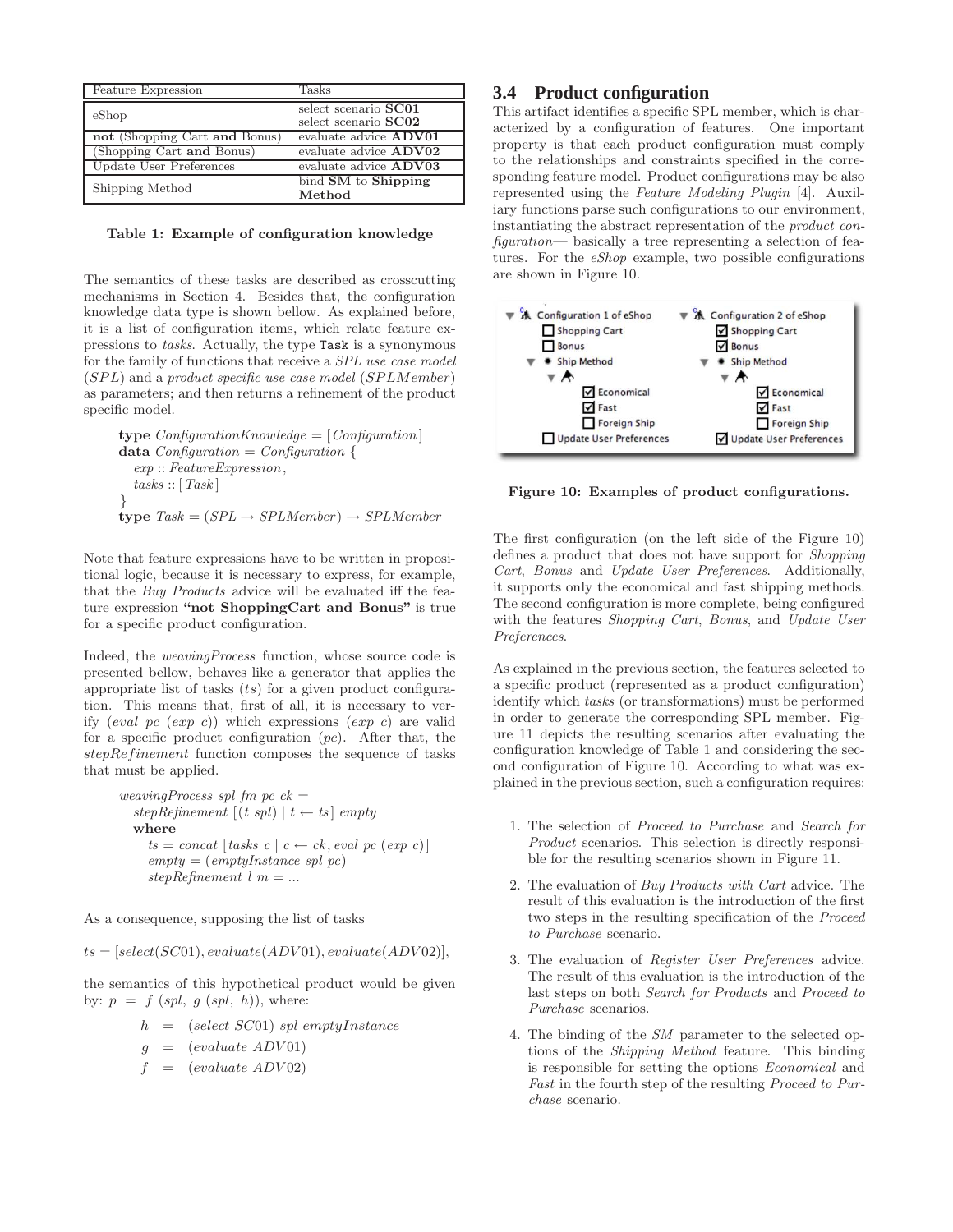Scenario: Search for products.

| id | User Action                 | System Response                                                                                             |
|----|-----------------------------|-------------------------------------------------------------------------------------------------------------|
|    |                             |                                                                                                             |
| .  | $\cdots$                    | $\cdots$                                                                                                    |
| 3  | Inform the search criteria. | Retrieve the products that<br>satisfy the search crite-<br>ria. Show a list with the<br>resulting products. |
|    |                             | Update the preferences<br>based on the search results<br>or purchased items                                 |

Scenario: Proceed to purchase.

| id             | User Action                                                                                                                    | System Response                                                                                                                 |
|----------------|--------------------------------------------------------------------------------------------------------------------------------|---------------------------------------------------------------------------------------------------------------------------------|
| $\mathbf{1}$   | Select the checkout option.                                                                                                    | Present the items in the<br>shopping cart and the<br>amount to be paid. The<br>user can remove items from<br>the shopping cart. |
| $\overline{2}$ | Select the confirm option.                                                                                                     | Request bonus and payment<br>information.                                                                                       |
| 3              | Fill in the requested in-<br>formation and select the<br>proceed option.                                                       | Request the shipping method<br>and address.                                                                                     |
| 4              | Select one of the available<br>shipping methods (Eco-<br>Fast), fill in<br>nomical,<br>the destination address and<br>proceed. | Calculate the shipping<br>costs.                                                                                                |
| 5              | Confirm the purchase.                                                                                                          | Execute the order and send<br>a request to the Deliv-<br>ery System to dispatch the<br>products.                                |
| 6              |                                                                                                                                | Update the preferences<br>based on the search results<br>or purchased items.                                                    |

Figure 11: Resulting scenarios of the example

#### **4. MODELING FRAMEWORK**

In this Section we describe the notation proposed to represent variability management as crosscutting mechanisms. In fact, our notation is a slight customization of the *Crosscutting Modeling Framework*, proposed by Masuhara and Kiczales (the MK framework) [20].

The goal of the MK framework is to explain how different *aspect-oriented* mechanisms support crosscutting modularity. In order to do that, each mechanism is represented as a three-part description: the related weaving processes take two programs as input, which crosscut each other with respect to the resulting program or computation [20]. Their requirement for characterizing a mechanism as crosscutting is fulfilled by our approach, in the sense that different specifications contribute to the definition of a SPL member.

Similarly to the MK work, our modeling framework represents each weaver as an 6-tuple (Eq. 1 and Table 2), highlighting the contribution of each input language in the composition processes. We represent each weaver by filling in the six parameters of our 6-tuple representation, by providing a reference implementation for each weaver, and by stating how elements of the weaver implementation correspond to elements of the model.

$$
W = \{o, o_{jp}, L, L_{id}, L_{eff}, L_{mod}\},\tag{1}
$$

Table 2: Modeling framework elements.

| Element      | Description                                       |
|--------------|---------------------------------------------------|
| $\Omega$     | Output language used for describing the re-       |
|              | sults of the weaving process                      |
| $O_{jp}$     | Set of join points in the output language         |
|              | Set of languages used for describing the in-      |
|              | put specifications                                |
| $L_{ID}(l)$  | Set of constructions in each input language       |
|              | $l$ , used for identifying the output join points |
| $L_{EFF}(l)$ | For each input language $l$ , this element rep-   |
|              | resent the effect of its constructions in the     |
|              | weaving process                                   |
| $L_{MOD}(l)$ | Set of modular unities of each input lan-         |
|              | guage l                                           |

Next, we describe the semantics of our weaving process, modeling one weaver for each source of variability and providing reference implementations for them.

## **4.1 Variability in function**

Variability in function occurs when a particular function might exist in some products and not in others [6]. For this source of variability, a corresponding weaver is responsible for selecting scenarios based on specific product configurations.

This weaver is implemented by the function *selectScenarios* (next code fragment). It takes as input the list of *scenario ids* that should be selected for a specific feature expression, the *SPL use case model* (spl), and the *product* being generated. Then, this function returns a new configuration of the product, which is refined by each scenario s in the SPL use case model that satisfies the condition  $(id\ s) \in\ ids$ . In this case, the configuration knowledge (CK) and the SPL use case model (UCM) crosscut each other with respect to the list of selected scenarios of a specific SPL member.

$$
selectScenarios\ is\ spl\ product =\\addScenarios\ (product, scenarios)\\where\\scenarios = [s \mid s \leftarrow (splScenarios\ spl), (id \ s) \in \ ils]
$$

$$
addScenarios \ ...
$$

Below we present the concrete instantiation of the first line of the *eShop* configuration knowledge (Table 1), which deals with this source of variability. Notice that the configuration knowledge binds the first parameter of the *selectScenario* function. Therefore, particularly to this weaver, the configuration knowledge contributes to the identification of the scenarios that must be selected to a specific product.

$$
c1 = Configuration (``eShop'',selectScenarios [``SC01'', "SC02''])
$$

The model of the *Variability in Function Weaver*, in terms of the framework, is shown in Table 3. The *selectScenarios* function is used to argue that the model is realizable and appropriate [20]. We achieve this by matching the model elements to the corresponding parameters and auxiliary functions in the implementation.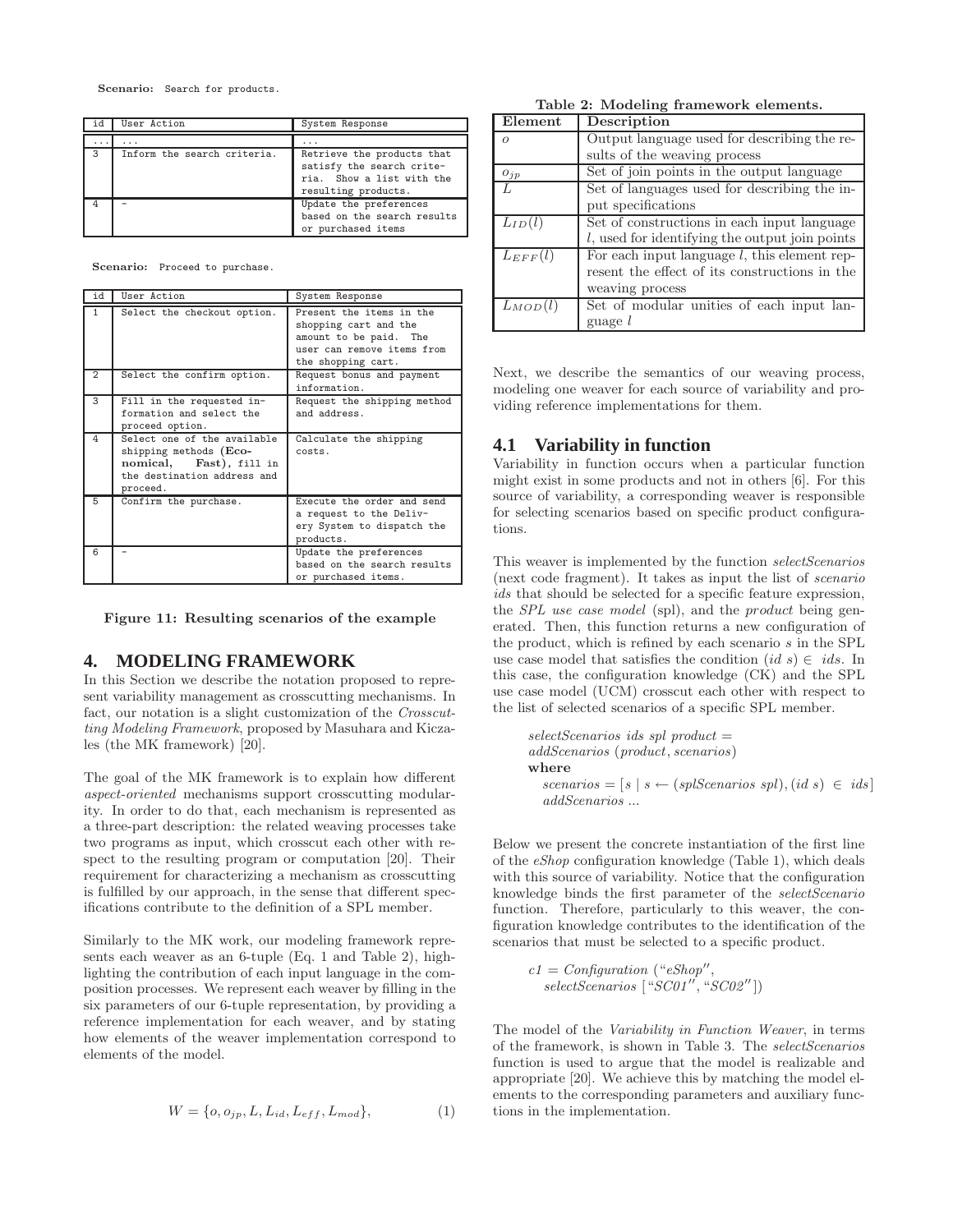The input languages *configuration knowledge* (CK) and *SPL use case model* (UCM) contributes to the binding of *selectScenarios* parameters. An instance of the SPL use case model corresponds to the specification of all SPL scenarios. Instead, the identification of which scenarios must be selected to a specific feature expression are documented in the configuration knowledge. Finally, the *product configuration* (PC) specifies which features were selected for a specific product.

Table 3: Model of Product Derivation Element Description

|             | <b>D</b> ບັນດາ 1 ນາດ 11                        |
|-------------|------------------------------------------------|
| $\Omega$    | Product specific scenarios (list of scenarios) |
| $O_{jp}$    | Scenario declarations                          |
| L           | $\{UCM, CK, PC\}$                              |
| $UCM_{ID}$  | SPL scenarios                                  |
| $CK_{ID}$   | Feature expressions and scenario IDs           |
| $PC_{ID}$   | Product specific feature selection             |
| $UCM_{EFF}$ | Provides declaration of scenarios              |
| $CK_{EFF}$  | Relates feature expressions to scenario Ids.   |
| $PC_{EFF}$  | Triggers scenario selection                    |
| $UCM_{MOD}$ | Scenario                                       |
| $CK_{MOD}$  | Each configuration item                        |
| $PC_{MOD}$  | Each selected feature                          |

## **4.2 Variability in data**

This kind of variability occurs whenever two or more scenarios share the same behavior (the sequence of steps) and differ in relation only to values of a same concept. For instance, the *Proceed to Purchase* scenario (Figure 5) can be reused for different kinds of shipping method.

The function *bindParameter* is the reference implementation of this weaver. It receives as input a parameter identifier  $(pId)$ ; a feature identifier  $(fId)$ ; the SPL use case model  $(spl)$ ; and the *product* being generated. Then, it replaces all references to  $pId$  in product by a suitable representation of the corresponding feature selection (features). For example, if a product is configured with both *Economical* and *Fast* shipping methods, applying this weaver for the *Proceed to Purchase* scenario (Figure 5) replaces each reference to the "SM" parameter by the text (*Economical, Fast*).

```
bindParameter pId fId spl product =
  bindParameter′
product steps options
  where
    features = (configuration product )
    steps = [s | s \leftarrow (steps spl), (s 'refers' pl)]options = selectedOptions (features, fId)
    bindParameter′
...
```
Below we present the concrete instantiation of the fifth line of the *eShop* configuration knowledge (Table 1), which deals with this source of variability. In this case, the configuration knowledge binds the first two parameters of the *bindParameter* function, contributing as a mapping between *parameter ids* and feature configurations. Such a mapping reduces the coupling between SPL use case models and feature models.

```
c5 = Configuration ("ShippingMethod′′
,
  bindParameter ("SM ′′
, "ShippingMethod′′))
```
Table 4 represents the model of *Variability in Data*. Since this weaver solves parameters in scenario specifications, its output language is a list of product specific scenarios.

|                     | Table 4: Model of Bind Parameters Weaver |
|---------------------|------------------------------------------|
| Element             | Description                              |
| $\Omega$            | Scenarios with resolved parameters       |
| $O_{jp}$            | Each resolved parameter                  |
| L                   | $\{UCM, CK, PC\}$                        |
| $UCM$ <sub>ID</sub> | Parameterized steps                      |
| $CK_{ID}$           | Mapping of parameters to features        |
| $PC_{ID}$           | Selected features related to a parameter |
| $UCM_{EFF}$         | Declares parameterized scenarios         |
| $CK_{EFF}$          | Relates parameters to features           |
| $PC_{EFF}$          | Defines the domain value of parameters   |
| $UCM_{MOD}$         | Use case scenarios                       |
| $CK_{MOD}$          | Each configuration item                  |
| $PC$ <i>MOD</i>     | Each selected feature                    |

The use case model (UCM) defines the list of scenarios that might be parameterized  $(UCM_{EFF})$ . Each step of a scenario  $(UCM_{ID})$ , indeed, contributes to the definition of one join point in this weaver. The other contributions come from the product configuration (PC), in the sense that the domain values of a parameter is defined  $(PC_{EFF})$  in the product specific features; and from the configuration knowledge (CK), which is used for relating parameters to features  $(CK_{EFF})$ .

## **4.3 Variability in control flow**

This source of variability occurs when a particular pattern of interaction (a use case scenario) varies from one product to another. Differently from PLUSS and PLUC, in our approach we use the notion of advices to modularize the variant behavior of a scenario. An advice customizes the specification of a feature, by means of extending the common behavior of existing scenarios with additional steps. The flow of events of an advice can be inserted before or after the steps referenced by its pointcut clause, which can be either the *step id* or *annotations* assigned to different steps.

The function *evaluateAdvice* is the reference implementation of this weaver. Basically, this mechanism takes as input the name of an advice to be evaluated; the SPL use case model  $(spl)$ , which defines both use cases and advices; and the product being generated. Then, it evaluates the advice, retrieving the steps in *product* that match the pointcut clause. Finally, the function introduces the advice's flow of events before or after the matched steps.

```
evaluateAdvice name spl product =
  evaluateAdvice′
product advice
  where
  \alpha \text{d} \text{vice} = \text{head} \text{[} \text{a} \text{]} \text{a} \leftarrow \text{advices} \text{spl}, (\text{id} \text{a}) == \text{name} \text{]}evaluateAdvice′
product advice =
  if (isBefore advice)
     then composeBefore product matchedSteps flow
     else composeAfter product matchedSteps flow
  where
     matchedSteps = match (product (pointCut advice))flow = scenarioOfAdvice (advice)
```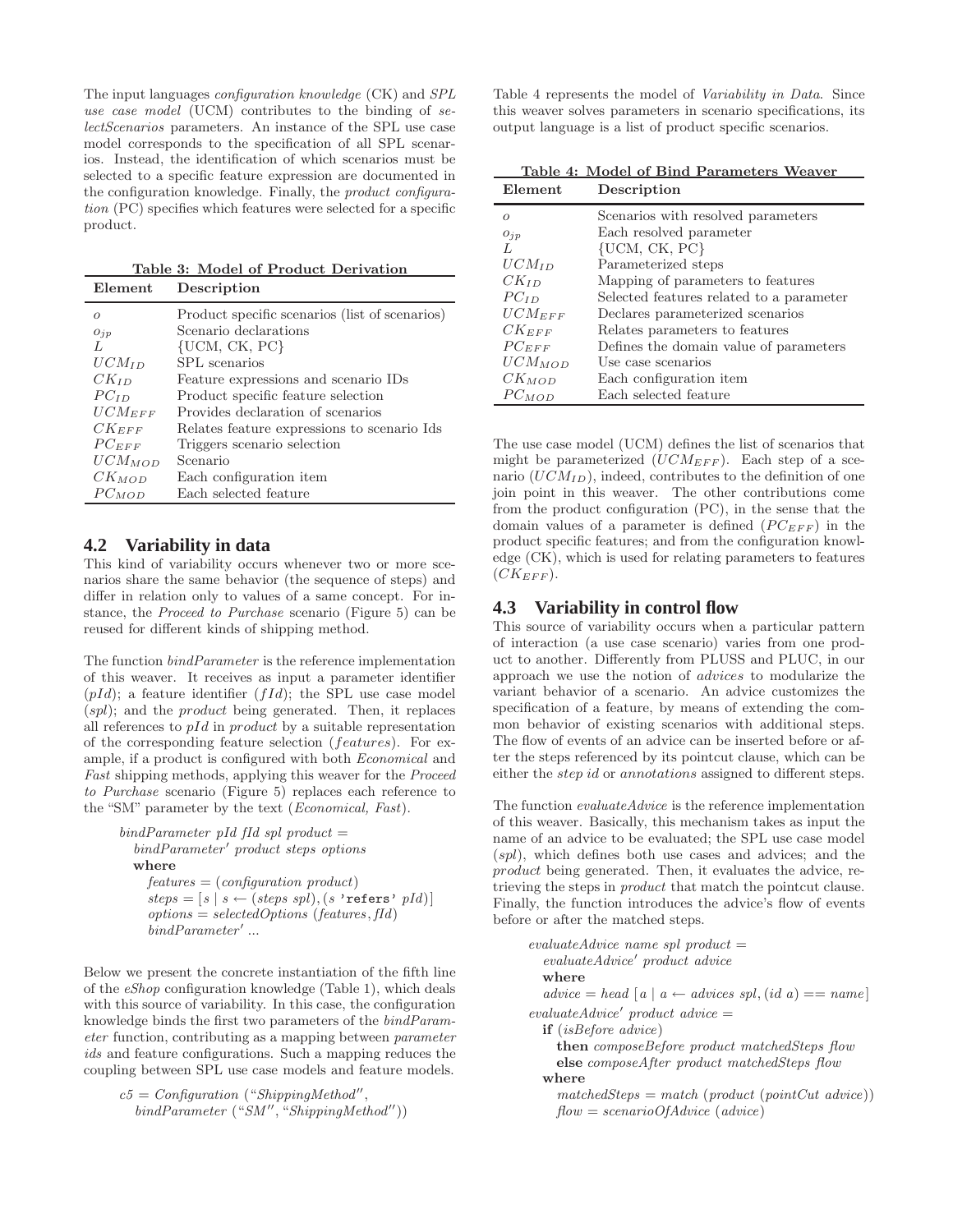Below we show a concrete instantiation of the second line of the *eShop* configuration knowledge (Table 1). Notice that the configuration knowledge binds the first parameter of the *evaluateAdvice* function, being responsible for relating features expressions to advices.

*c3* = *Configuration* ("*ShoppingCart*′′ 'And'"*Bonus*′′ , *evaluateAdvice* ("*ADV02*′′))

The model of this weaver is in Table 5. The output is a new configuration of the *product specific use case model*, whose scenarios were extended by alternative (or optional) flows of events. The extensions occur before or after the steps that match  $(O_{JP})$  the pointcut clause  $(UCM_{ID})$  of the advice, declared in the SPL use case model (UCM). The effect of evaluating advices in the composition process is to extend product specific scenarios that may not define a concrete flow of events.

Table 5: Model of Scenario Composition Weaver Description

| Element     | Description                          |
|-------------|--------------------------------------|
| $\Omega$    | Specific scenarios with extensions   |
| $O_{jp}$    | Scenarios and steps of scenarios     |
| L           | $\{UCM, CK, PC\}$                    |
| $UCM_{ID}$  | Pointcuts of declared advices        |
| $CK_{ID}$   | Mapping of features to advices       |
| $PC_{ID}$   | Selected features related to advices |
| $UCM_{EFF}$ | Provides declaration of advices      |
| $CK_{EFF}$  | Relates features to advices          |
| $PC_{EFF}$  | Triggers advice selection            |
| $UCM_{MOD}$ | Advices                              |
| $CK_{MOD}$  | Each configuration item              |
| $PC_{MOD}$  | Each selected feature                |

## **5. EVALUATION**

We have applied our approach to four SPLs: the eShop Product Line, as partially shown in Section 3; the Pedagogical Product Line (PPL) [1], which was proposed for learning about and experimenting with software product lines, and focuses on the arcade game domain; the Smart Home Product Line, based on different specifications [23, 3], and the Multimedia Message Product Line (MMS), a case study conducted with one of our industrial partners. In this paper we focused our comparisons with the PLUSS approach, mainly because in a previous work we have identified that PLUC specifications are not maintainable at all [8].

It is important to note that each case study was conducted with different settings. For instance, groups of students were assigned to specify the behavior of the Smart Home product line in both PLUSS and MSVCM techniques. Differently, we compared our approach to an available PLUSS specification of the PPL. The input data and the tasks performed in each case study were also different. For example, some of the case studies (Smart Home and MMS) started from the specification of different products of a family. On the other hand, both *eShop* and PPL case studies started from existing product line specifications. Next, we first present this new metric suite, and then describe the assessment of the Smart Home, MMS, and PPL case studies.

## **5.1 Metric suite**

In order to evaluate our approach, we customized the metric suite proposed by Eaddy et al. [12], considering the degree of scattering of features and the degree of focus of scenarios. We also customized their *prune dependency analysis*, as a guide to assign features to scenario steps. Actually, we consider that a step s depends on a feature f iff the configuration of f effects the selection or the configuration of the step s. Therefore, we name our assignment approach *configuration dependency analysis*. The *degree of scattering* of a feature  $f$  is calculated by normalizing its concentration with respect to each scenario  $s \in S$  (the set of all scenarios).

$$
DOS(f) = 1 - \frac{|S|\sum_{s}^{S}(CONC(f, s) - \frac{1}{|S|})^{2}}{|S| - 1},
$$
 where:  
CONC(f, s) =  $\frac{number\ of\ steps\ in\ s\ assigned\ to\ f}{total\ number\ of\ steps\ assigned\ to\ f}$ 

Likewise, the *degree of focus* of a scenario s is calculated by normalizing its dedication with respect to each feature  $f \in F$  (the set of all features).

$$
DOF(s) = \frac{|F|\sum_{f}^{F}(DEDI(s, f) - \frac{1}{|F|})^2}{|F| - 1}, \text{ where:}
$$
  

$$
DEDI(s, f) = \frac{number\ of\ steps\ in\ s\ assigned\ to\ f}{total\ number\ of\ steps\ in\ s}
$$

These metrics inherit the same properties of the original ones [12]: (a) the *degree of scattering* (DoS) is normalized between 0 (completely localized) and 1 (completely unlocalized); and (b) the *degree of focus* (DoF) is also normalized between 0 (completely unfocused) and 1 (completely focused).

For instance, consider the scenarios shown in Figure 12, which represents the assignment of a few Smart Home features to both PLUSS and MSVCM specifications. The left hand side of Figure 12(a) depicts that the PLUSS specification of Register Inhabitant scenario has seven steps. Two of these steps were assigned only to the *Register Inhabitant* (RI) feature; other two steps were assigned to the interactions between *Register Inhabitant* and *Password* features; and other three steps were assigned to the interactions between *Register Inhabitant* and *Fingerprint* features. Notice that the *Password* and *Fingerprint* features, which are mutually exclusive, also change the behavior of the *Request Access to Home* feature (Figure 12(b)).

Similarly, Figure 13 shows some feature assignments for the MMS product line. In this case, we want to emphasize that the behavior related to the *Store an Embedded Number* and *Send a Message to Embedded Email* features change the behavior of the *Receive a MMS* and *Select a MMS for Displaying* features in a similar way. For this reason, we classify the behavior of the *Store an Embedded Number* and *Send a Message to Embedded Email* features as *homogeneous*. On the other hand, we say that the *Password* optional feature of the Smart Home case study has a *heterogeneous crosscutting behavior* [5], since it requires one advice for each join point (Figure 12(a) and (b)). The same occurred with the *Fingerprint* feature.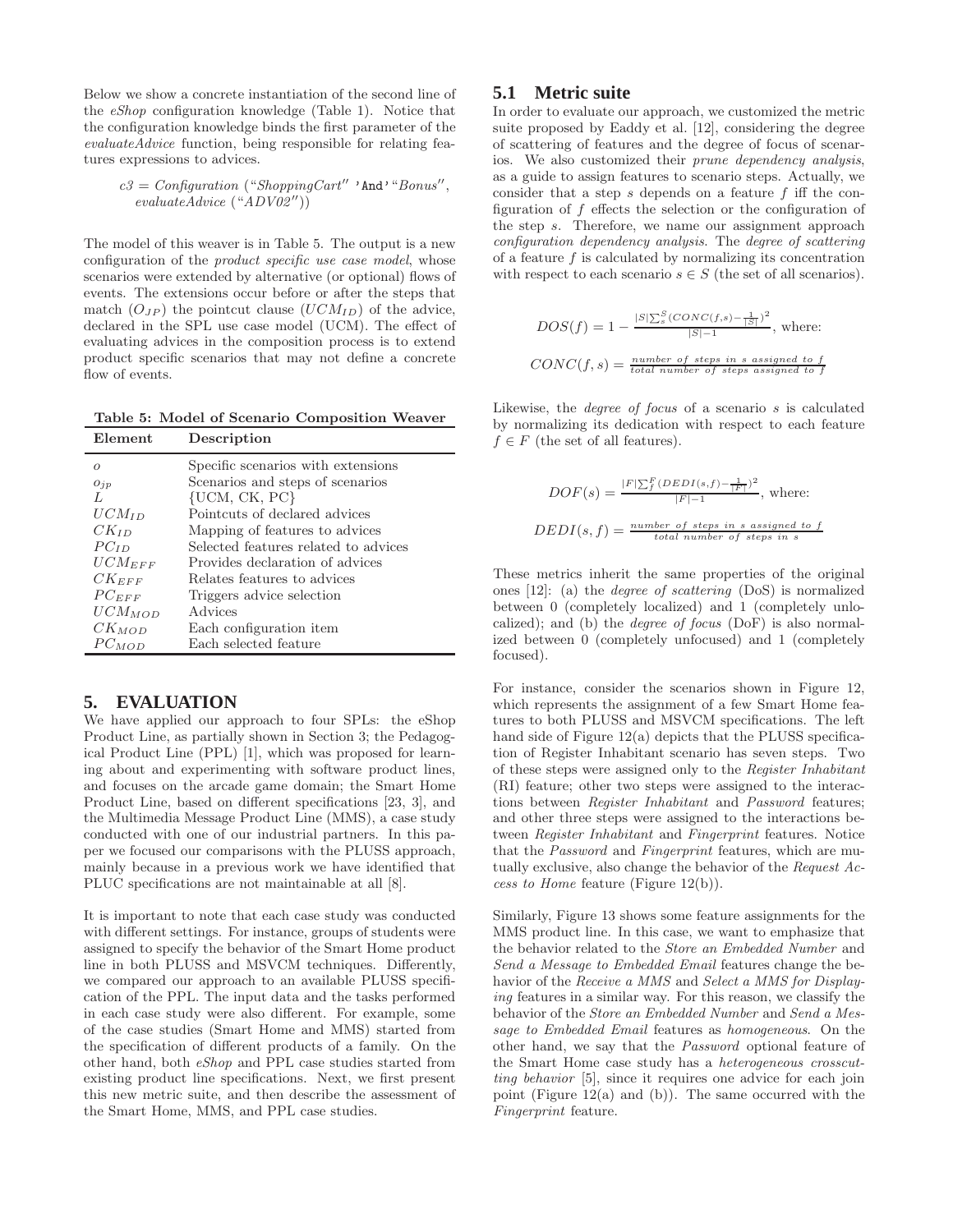(a) Register Inhabitant



Figure 12: Sample of Smart Home assignments.

We have observed that the *crosscutting nature* of a feature, which here we consider as being homogeneous or heterogeneous [5], has a great influence in our results. For instance, Table 6 shows the DoS of the assets depicted in Figures 12 and 13. Notice that, in MSVCM, modularizing the behavior of *Password* and *Fingerprint* as advices had increased the DoS of both *Register Inhabitant* and *Request Access to Home* features. A similar problem does not occur with homogeneous crosscutting features— modularizing the *Store an Embedded Number* and *Send Message to Embedded Email* as advices does not change the DoS of the *Receive a MMS* and *Select a MMS for Displaying* features.

|  |  |  | Table 6: DoS of the presented features |  |  |
|--|--|--|----------------------------------------|--|--|
|--|--|--|----------------------------------------|--|--|

|            | Feature                      | <b>PLUSS</b> | <b>MSVCM</b> |
|------------|------------------------------|--------------|--------------|
|            | Register Inhabitant          | 0.00         | 0.57         |
|            | Smart Request Access to Home | 0.00         | 0.57         |
| Home       | Password                     | 0.96         | 0.78         |
|            | Fingerprint                  | 0.96         | 0.78         |
|            | Receive a MMS                | 0.00         | 0.00         |
| <b>MMS</b> | Select a MSS for Displaying  | 0.00         | 0.00         |
|            | Store an Embedded Number     | 1.00         | 0.00         |
|            | Send a Message to Email      | 1.00         | 0.00         |

Besides that, independently of the crosscutting nature of a feature, the MSVCM approach eliminates the tangling of the base scenarios (Table 7), quantified by the DoF metric. In what follows, we present summaries of the data collected from the different case studies. All specifications and collected data are available [2].

Table 7: DoF of the presented scenarios

|            | Scenario    | PLUSS | MSVCM |
|------------|-------------|-------|-------|
| Smart Home | Scenario 01 | 0.24  | 1.00  |
|            | Scenario 02 | 0.27  | 1.00  |
| <b>MMS</b> | Scenario 01 | 0.12  | 1.00  |
|            | Scenario 02 | 0.20  | 1.00  |

(a) Structured data operations (PLUSS)

| Scenario 01 – Receive a MMS                                           | Scenario 02 – Select a MMS for displaying |
|-----------------------------------------------------------------------|-------------------------------------------|
| A1. Receive a MMS                                                     | B1. Select a MMS for Displaying           |
| A2. Receive a MMS                                                     | B2. Select a MMS for Displaying           |
| N1. Store an Embedded Number                                          | B3. Select a MMS for Displaying           |
| N2. Store an Embedded Number                                          | B4. Select a MMS for Displaying           |
| M1. Send Message to Embedded Email                                    | N1. Store an Embedded Number              |
| M2. Send Message to Embedded Email                                    | N <sub>2</sub> . Store an Embedded Number |
| A3. Receive a MMS                                                     | M1. Send Message to Embedded Email        |
|                                                                       | M2. Send Message to Embedded Email        |
|                                                                       | B5. Select a MMS for Displaying           |
|                                                                       |                                           |
| (b) Structured data operations (MSVCM)<br>Scenario 01 – Receive a MMS | Advice 01: After (A2, B4)                 |
| A1. Receive a MMS                                                     | N1. Store an Embedded Number              |
| A2. Receive a MMS                                                     | N2. Store an Embedded Number              |
| A3. Receive a MMS                                                     |                                           |

M2. Send Message to Embedded Email M1. Send Message to Embedded Email Scenario 02 − Select a MMs for displaying Advice 02: After (A2, B4) B1. Select a MMS for Displaying B2. Select a MMS for Displaying B3. Select a MMS for Displaying B4. Select a MMS for Displaying

Figure 13: Sample of MMS assignments.

#### **5.2 Smart Home assessment**

B5. Select a MMS for Displaying

This study aimed at comparing feature modularity of PLUSS and MSVCM specifications. Initially, three different products of the security module of a Smart Home family [23] were specified. Almost six use cases and fifteen scenarios are present in each product, with a significant number of duplicated steps among them. These specifications, available on-line, were used as input data. Then, two groups of students were assigned to restructure the input specifications, using either PLUSS or MSVCM approaches.

Table 8 summarizes the resulting *degree of scattering* of the Smart Home features, computed from the PLUSS and MSVCM specifications. Although the MSVCM approach achieved a central tendency (median) closer to zero, for some features (3 features in a total of 17) the DoS for the MSVCM approach presented a greater value than the corresponding ones in PLUSS.

Table 8: Smart Home degree of scattering

|              | Min  | Median | Mean | Max  | St. Deviation |
|--------------|------|--------|------|------|---------------|
| <b>PLUSS</b> | 0.00 | 0.26   | 0.28 | 0.70 | 0.08          |
| MSVCM        | 0.00 | 0.00   | 0.26 | 0.82 | 0.10          |

As discussed in the previous section, modularizing the variant behavior of *Register Inhabitant* and *Request Access to Home* in advices produced the side effect of increasing the DoS, at the same time that it reduced the tangling of the related scenarios. On the other hand, the feature *Turn On Internal and External Lights* presents a lower DoS in the MSVCM approach (0.00) when compared to the PLUSS (0.54) notation. This feature requires a behavior that crosscuts, in a homogeneous way, the different scenarios related to the Intrusion Detection use case.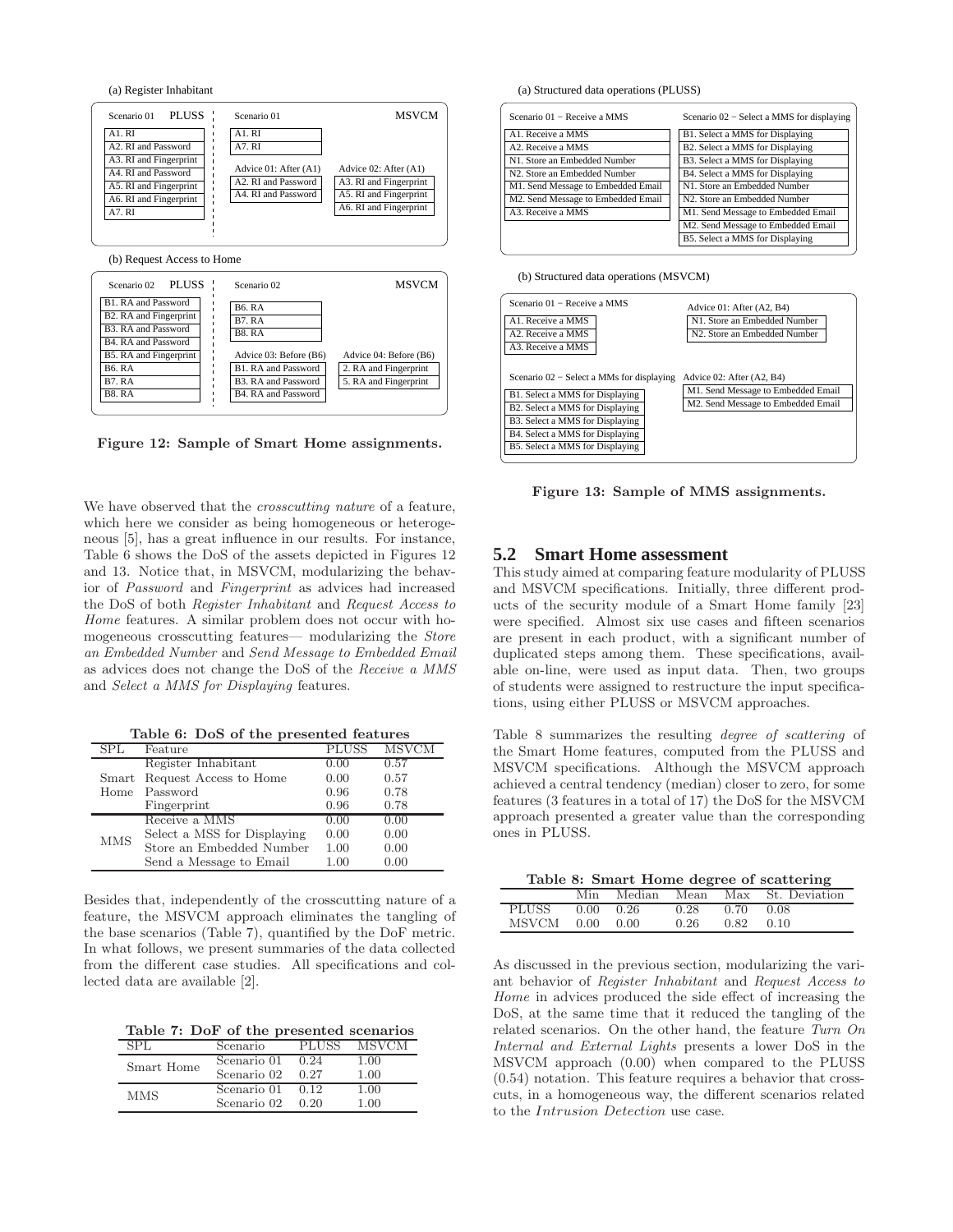Considering the degree of focus (data summarized in Table 9), we have evidences of a significant improvement of the MSVCM approach (*p-value=0.06*). Notice that the central tendency (median) of DoF in the MSVCM approach  $(1.00)$  is closer to one than the corresponding value  $(0.63)$ in the PLUSS notation.

| Table 9: Smart Home degree of focus |  |  |  |  |  |
|-------------------------------------|--|--|--|--|--|
|-------------------------------------|--|--|--|--|--|

|              | Min  | Median | Mean | Max  | St. Deviation |
|--------------|------|--------|------|------|---------------|
| PLUSS        | 0.33 | 0.63   | 0.68 | 1.00 | 0.07          |
| <b>MSVCM</b> | 0.35 | 1.00   | 0.82 | 1.00 | 0.05          |

## **5.3 MMS assessment**

As explained earlier, the MMS product line, which was adapted from an industrial partner, enables the customization of multimedia message applications. The primary goal of each one of these applications is to create and send messages with embedded multimedia content (image, audio, video) [8]. We have specified the MMS product line using both Crosscutting and PLUSS techniques. The results of this case study are summarized in Tables 10 and 11.

Table 10: MMS degree of scattering

|                 | Min               | Median | Mean |                              | Max St. Deviation |
|-----------------|-------------------|--------|------|------------------------------|-------------------|
| PLUSS           | $0.00 \quad 0.60$ |        | 0.46 | $0.80\qquad 0.\overline{11}$ |                   |
| MSVCM 0.00 0.41 |                   |        | 0.34 | 0.79                         | 0.10              |

This case study, differently from the Smart Home, gives evidence of improvements of the MSVCM approach with respect to the feature's *degree of scattering* (*p-value=0.01*). This result was mainly achieved because several of the features of the MMS product line require a homogeneous crosscutting behavior. For example, there are some policies related to DRM<sup>2</sup> content that crosscut, in a uniform manner, the behavior related to *sending* and *forwarding* messages.

On the other hand, the MMS case study didn't reveal significant improvements with respect to the *degree of focus* metric (Table 11). The main reason for such a result is that just a few scenarios of the MMS case study are effected by alternative features. Thus, the benefits achieved from extracting varying behavior to aspectual scenarios were minimized in this case study.

Table 11: MMS degree of focus

|              | Min  | Median | Mean | Max  | St. Deviation |
|--------------|------|--------|------|------|---------------|
| <b>PLUSS</b> | 0.34 | 0.59   | 0.70 | 1.00 | 0.07          |
| MSVCM        | 0.46 | 0.59   | 0.71 | 1.00 | 0.06          |

## **5.4 PPL assessment**

We compared our approach to a PPL specification that was sent to us by the authors of the PLUSS technique. Similarly to the Smart Home product line, the PPL has been used in several case studies in the area. The original specification of PPL [1] is already well modularized, since its features, in general, do not crosscut different use cases. Moreover, another characteristic of the PPL is that several features are related to qualities that do not effect scenario specifications. Even in this context, our approach achieves some improvements in the resulting *degree of scattering* (Table 12). Modularizing the error handling feature was the main reason for the aforementioned improvement. By applying our approach, all behavior related to the *error handling* concern was modularized in a single advice.

|  |  |  | Table 12: PPL degree of scattering |
|--|--|--|------------------------------------|
|--|--|--|------------------------------------|

|                 | $\frac{1}{2}$ |      |             |                                   |
|-----------------|---------------|------|-------------|-----------------------------------|
|                 |               |      |             | Min Median Mean Max St. Deviation |
| PLUSS 0.00 0.48 |               | 0.32 | $0.71$ 0.08 |                                   |
| MSVCM 0.00 0.00 |               | 0.07 | $0.64$ 0.05 |                                   |

Similarly to the MMS case study, we didn't get significant improvements in the *degree of focus* metric (Table 13). Again, this result was primarily motivated by the reason that just a few scenarios of PPL are effected by alternative features.

Table 13: PPL degree of focus

|              | Min  | Median | Mean | Max  | St. Deviation |
|--------------|------|--------|------|------|---------------|
| <b>PLUSS</b> | 0.44 | 1.00   | 0.78 | 1.00 | 0.07          |
| MSVCM        | 0.44 | 1.00   | 0.83 | 1.00 | 0.07          |

## **5.5 Discussion**

After running the different case studies, we concluded that the *greater* is the number of *homogeneous crosscutting features* and the number of variants for a scenario, the greater is the benefits of applying our approach. In that cases, the MSVCM improvements on both feature modularity and scenario cohesion become more evident.

In fact, the expected benefit of our approach is to reduce the impact of evolving a SPL. The metric suite presented here tries to quantify such an impact, since (a) if a scenario has a lower DoF, introducing a new alternative to its variant behavior requires more changes in the base specification; and (b) evolving features with high DoS requires changes in different scenarios. Although the significance level varies from one case study to another, in most of the cases we could improve both scenario cohesion and feature scattering. Therefore, the modularity supported by our approach reduces the number of changes in the base scenarios of a SPL; in such a way that it can evolve by means of the introduction of new scenarios and/or advices.

It is important to note that SPL development, independently of the approach, requires a mapping between the domain and solution spaces [11, 18]. As a consequence, in this paper we did not introduce new kinds of concerns to the SPL development. Actually, our approach mainly presents a better separation for mapping those SPL concerns.

#### **6. RELATED WORK**

Several approaches have been proposed for representing scenario variability [17, 13, 7]. However, in this paper we focused on PLUC and PLUSS techniques because they encompass a broad range of SoC between variability management and scenario specifications. PLUC presents the lowest level of modularity, since almost all information related to variability is tangled within use cases. Although PLUSS partially reduces such a tangling, by considering the importance of feature modeling, some dependencies from scenarios to features are still present.

<sup>2</sup>Digital Rights Management